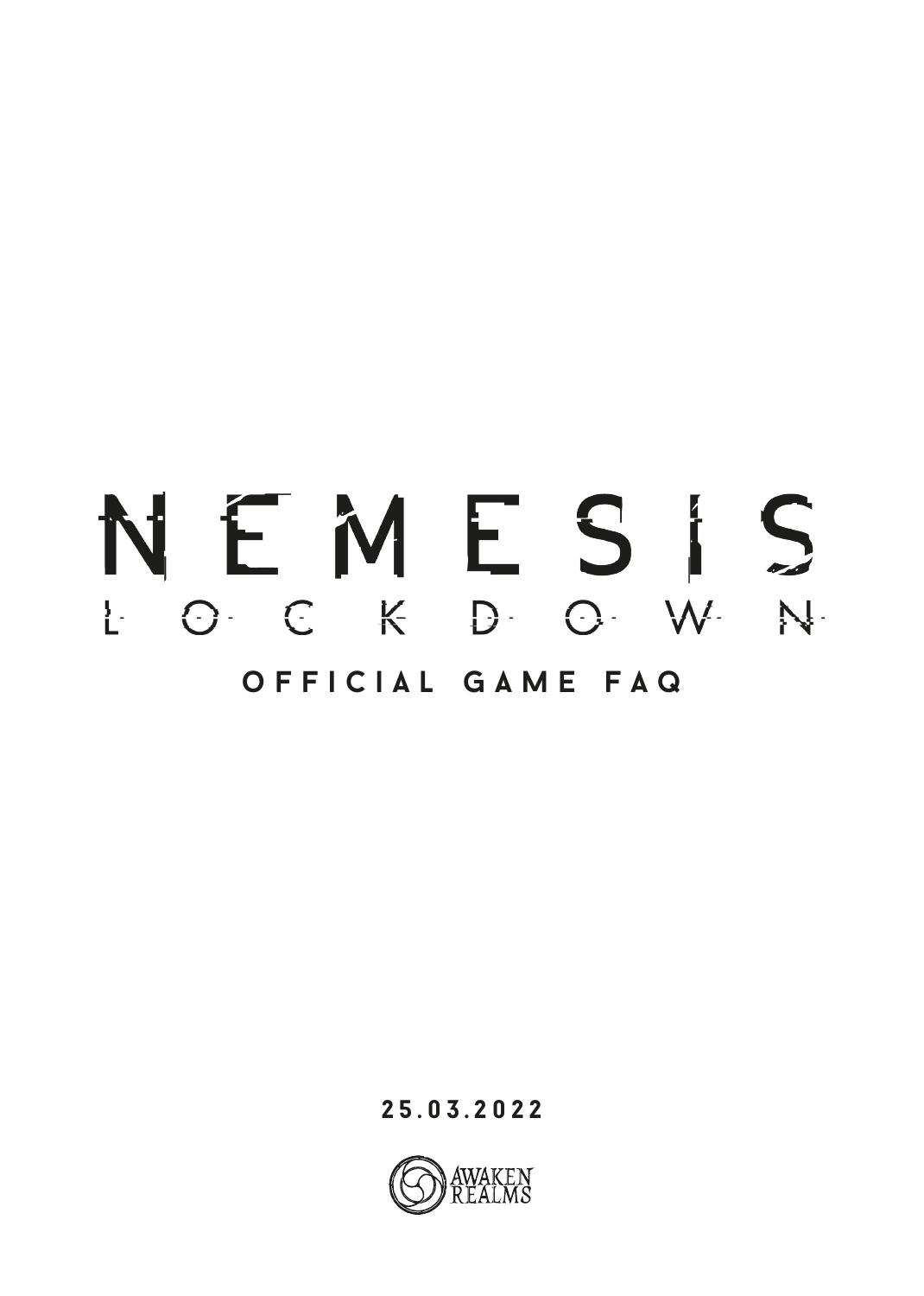## **Errata**

1) *On page 13, step 10: Intruder bag development, the "Queen" result states: "Return the Queen Intruder token to the Intruder bag. If there are any Characters in the Nest, place the Queen miniature there and resolve an Encounter (...)". Since the token is returned, does it mean that* 

*the Queen may appear a 2nd time on the board?*

It's a misprint. This paragraph should state: "Queen – If there are any Characters in the Nest, place the Queen miniature there and resolve an Encounter.

More on Encounter – see page 20.

Otherwise, or if the Nest is undiscovered, add an additional Egg token to the Laboratory board and return the Queen Intruder token to the Intruder bag."

2) *Can items like Medkit, Clothes, Fire Blanket, and Research Documents be used on another Character in Lockdown?*

No. We changed the ruling on that when developing Nemesis Lockdown. You have to trade those items to the applicable Character, and they must use them themselves.

Items cannot be used on other Characters unless specified otherwise by the Item.

3) *The description of the Danger exploration token in Nemesis: Lockdown states that if you use Careful Movement and reveal an exploration token with the Danger result, you still apply the Danger result.* 

*This contradicts the previous FAQ ruling, which stated that if you use Careful Movement and reveal an exploration token with Danger result, you apply only the Careful movement effect. Which one is correct?*

Nemesis: Lockdown ruling is correct. If the Danger token was revealed due to Careful Movement, you still resolve the Danger effect..

4) *The Lockdown Rulebook says I should have 18 Status markers, but I have only 15.*

15 is the correct number. That's a misprint in the Rulebook.

## **rules**

#### 1) *What exactly happens to Characters in the Facility and the Facility itself if the game ends by the Alert procedure?*

It should be resolved the same way as if the game ended by Time token reaching the end of the Time track. It also means that if Autodestruction is active, the Facility is destroyed.

- 2) *The "Knee" Serious Wound says that my first Movement Action on my first turn costs extra. Am I right that I can avoid this penalty if I spend my first turn doing something other than Moving and then Move after that?* Yes, that's how it works.
- 3) *If CSS token "Launch ALL" is resolved as a first one in the game, does it mean that afterward, it is no longer possible to escape using CSS?*

The same CSS pod can launch multiple times during the same game. It can launch for the first time when the corresponding CSS token is revealed (A or B), and later on, it can launch again when "Launch ALL" is revealed (or vice versa).

Thematically, CSS means Cargo Sending System; only one singular cargo pod (of many available) is being launched at a time.

# **Actions**

#### 1) *If an Action card requires my Character to be in a Room with a computer, does it mean that it also requires Power to be in the same Section?*

No. If a card only requires you to be in a Room with a computer, it does not necessarily mean that you also need Power in the same Section (unless specified, of course). For example, Sentry's Quarantine only requires him to be in a Room with a computer to be used, regardless of Power status in this Section.

# **rooms**

1) *Can I damage Eggs using Thermite Charge, Grenade, etc.?* Yes, any Item that deals Injuries may destroy Foos as per "Fach Injury (of any type) destroys 1 Egg." on page 27 (description of the Nest Room).

However, when the Vent Control Room is used on the Nest, all Eggs stay intact. (Vent Control Room does not deal any Injuries)

2) *Once I lock myself in the Isolation room, is the Isolation room still usable by other players? Can other players still lock themselves?* Yes, they can.

Characters lock themselves in one of the chambers of the Isolation Room, and there are more chambers ready to be used.

#### 3) *The Rulebook mentions 2 different Actions for Archive Room (pages 11 and 27), which one is correct?*

When using the **Archive Room** you may peek at any Contingency token (except the Active one). It also allows you to gain 2 Knowledge and flip your Knowledge token to its Active side. The Archive Room can only be used by a Character with Knowledge token that is not Active – meaning, any given Character may use this Room only once during the game.

When using the **Alert Room** you may peek at 1 Contingency token from the Neutral Pool and obtain this Contingency token.

4) *Wording for Repository seems like ALL players can craft Items when the Action is being done, not only I. Is this correct?*

Yes, when this Action is performed, all players currently in the Repository may perform a Craft Action for free using only 1 necessary Item. If the order of Actions is important, first the Character performing the Action should craft, then other Characters in order.